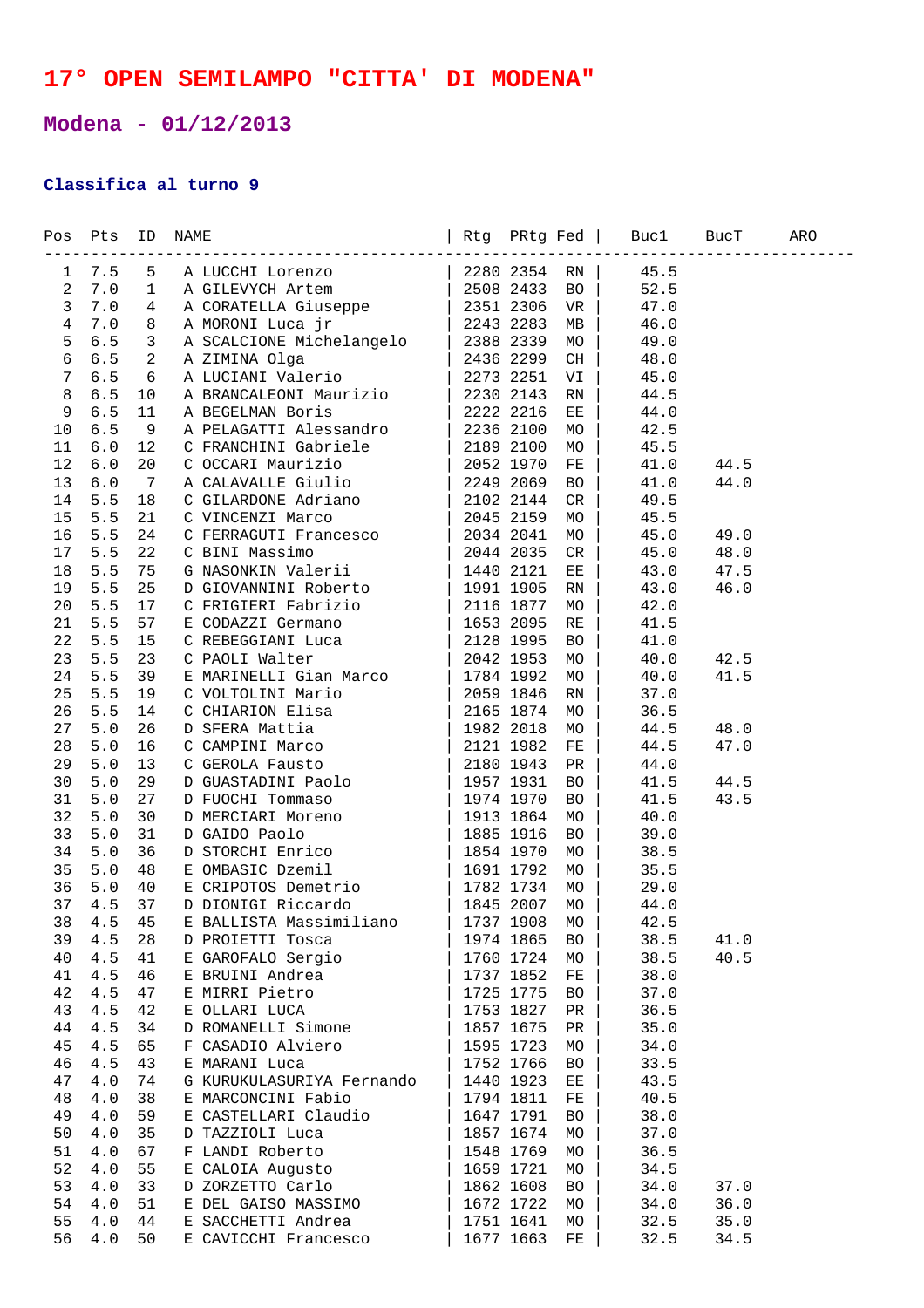| 57 | 4.0 | 60 |              | E CESETTI Egidio            |      | 1646 1668 | RN        | 32.0 | 34.0 | 1711.4 |
|----|-----|----|--------------|-----------------------------|------|-----------|-----------|------|------|--------|
| 58 | 4.0 | 49 |              | E VERRELLI Adriano          |      | 1680 1648 | МO        | 32.0 | 34.0 | 1691.0 |
| 59 | 4.0 | 56 |              |                             |      | 1658 1699 | PR        | 31.5 |      |        |
| 60 | 3.5 | 52 |              | E GOZZI Giorgio             |      | 1670 1759 | RE        | 36.0 | 39.0 |        |
| 61 | 3.5 | 62 |              | E FAGLIONI Isacco           |      | 1635 1695 | MO        | 36.0 | 37.5 |        |
| 62 | 3.5 | 70 | $\mathbf{F}$ | CODAZZI Gabriele            |      | 1521 1641 | RE        | 33.5 | 36.5 |        |
| 63 | 3.5 | 53 |              | E RONDELLI Roberto          |      | 1665 1633 | FE        | 33.5 | 35.5 |        |
| 64 | 3.5 | 58 |              | E DE SIMONE SORRENTINO Fabi |      | 1647 1689 | <b>BO</b> | 33.0 |      |        |
| 65 | 3.5 | 64 |              | E ARMAROLI Alberto          |      | 1625 1586 | BO        | 31.0 |      |        |
| 66 | 3.5 | 66 |              | F CASOLA Giuseppe           |      | 1555 1520 | RN        | 28.5 |      |        |
| 67 | 3.0 | 32 |              | D NICCOLI Paolo             |      | 1875 1596 | <b>BO</b> | 35.0 |      |        |
| 68 | 3.0 | 61 |              | E STECCANELLA Sergio        |      | 1646 1594 | BO        | 34.0 |      |        |
| 69 | 3.0 | 69 |              | F PAVESI Paolo              |      | 1530 1623 | MO        | 33.5 | 36.0 |        |
| 70 | 3.0 | 54 |              | E GUANDALINI Sergio         |      | 1661 1538 | MO        | 33.5 | 34.0 |        |
| 71 | 3.0 | 71 |              | F LUCCHI Sauro              |      | 1518 1490 | RN        | 30.5 |      |        |
| 72 | 3.0 | 72 |              | F DE ZAIACOMO Tonino        |      | 1493 1490 | <b>BO</b> | 29.0 |      |        |
| 73 | 3.0 | 73 |              | G CALANCA Giuliano          |      | 1449 1519 | МO        | 28.5 |      |        |
| 74 | 3.0 | 79 |              | G MANCINI Anna              |      | 1377 1415 | MO        | 28.0 |      |        |
| 75 | 3.0 | 77 |              | G BALLOTTI Luca             |      | 1401 1370 | МO        | 26.0 |      |        |
| 76 | 2.5 | 63 |              | E GUGNALI Gianni            |      | 1635 1617 | RN        | 36.5 |      |        |
| 77 | 2.5 | 76 |              | G BECCHI Paolo              |      | 1407 1378 | MO        | 28.0 | 30.0 |        |
| 78 | 2.5 | 78 |              | G TAZZIOLI Franco           |      | 1386 1319 | MO        | 28.0 | 28.5 |        |
| 79 | 2.0 | 68 |              | F DE LUCA Roberto           |      | 1545 1499 | MO        | 36.5 |      |        |
| 80 | 2.0 | 80 |              | G MARINELLI Sofia           |      | 1290 1303 | MO        | 31.0 |      |        |
| 81 | 1.0 | 81 |              | G SFERA Anastasia           | 1257 | 753       | MO        | 27.5 |      |        |

## **Tabellone al turno 9**

|    | ID NAME                   | Rtq  | Т                  | Fed            | Pts   | 1       | $\overline{a}$ | 3      | 4       | 5       | 6       | 7       | 8       | 9       |
|----|---------------------------|------|--------------------|----------------|-------|---------|----------------|--------|---------|---------|---------|---------|---------|---------|
|    | 1 GILEVYCH Artem          | 2508 | $\mathbb{A}$       | <b>BO</b>      | 7.0   | $+B41$  | $+W20$         | $+B11$ | $+W10$  | $+B8$   | $=W3$   | $+B2$   | $-W4$   | $=$ B9  |
| 2  | ZIMINA Olga               | 2436 | $\Delta$           | <b>CH</b>      | 6.5   | $+W42$  | $-B21$         | $+W17$ | $+B25$  | $+W16$  | $+BB$   | $-W1$   | $+B12$  | $=W10$  |
| 3  | SCALCIONE Michelange      | 2388 | Α                  | <b>MO</b>      | 6.5   | $+B43$  | $+W22$         | $+B14$ | $+W16$  | $+W18$  | $=$ B1  | -в4     | $+W6$   | $-B8$   |
| 4  | CORATELLA Giuseppe        | 2351 | Α                  | <b>VR</b>      | 7.0   | $+W44$  | $-B23$         | $+W51$ | $+B37$  | $+W19$  | $+B10$  | $+W3$   | $+B1$   | $-W5$   |
| 5  | LUCCHI Lorenzo            | 2280 | A                  | <b>RN</b>      | 7.5   | $+B45$  | $+W25$         | $-B16$ | $=W12$  | $+B28$  | $+W22$  | $+B18$  | $+W11$  | $+B4$   |
| 6  | LUCIANI Valerio           | 2273 | $\mathbb{A}$       | VI             | 6.5   | $+W46$  | $+B27$         | $+W13$ | $-B18$  | $+W20$  | $=$ B24 | $+W7$   | $-B3$   | $+B21$  |
| 7  | CALAVALLE Giulio          | 2249 | A                  | <b>BO</b>      | 6.0   | $+B47$  | $+W26$         | $-B18$ | $-W27$  | $+B42$  | $+W32$  | $-B6$   | $+W29$  | $+B36$  |
| 8  | MORONI Luca jr            | 2243 | $\Delta$           | <b>MB</b>      | 7.0   | $+W48$  | $+B29$         | $+W15$ | $+B74$  | $-W1$   | $-W2$   | $+B26$  | $+B24$  | $+W3$   |
| 9  | PELAGATTI Alessandro 2236 |      | Α                  | <b>MO</b>      | 6.5   | $+B49$  | $+W30$         | $-B74$ | $+W26$  | $=$ B22 | $=W18$  | $+B29$  | $+W39$  | $=W1$   |
| 10 | BRANCALEONI Maurizio 2230 |      | Α                  | <b>RN</b>      | 6.5   | $+W50$  | $+B31$         | $+W21$ | $-B1$   | $+W74$  | $-W4$   | $+B38$  | $+W57$  | $=$ B2  |
| 11 | <b>BEGELMAN Boris</b>     | 2222 | Α                  | EE             | 6.5   | $+B51$  | $+W35$         | $-W1$  | $+B29$  | $=W21$  | $+B37$  | $+W13$  | $-B5$   | $+B18$  |
| 12 | FRANCHINI Gabriele        | 2189 | $\mathcal{C}$      | <b>MO</b>      | 6.0   | $+W52$  | $=$ B37        | $+W23$ | $=$ B5  | $=W75$  | $+B21$  | $=W24$  | $-W2$   | $+B26$  |
| 13 | GEROLA Fausto             | 2180 | $\mathcal{C}$      | PR             | 5.0   | $+B53$  | $+W36$         | $-B6$  | $=W28$  | $+B27$  | $+W75$  | $-B11$  | $-W21$  | $=$ B57 |
| 14 | CHIARION Elisa            | 2165 | $\mathsf{C}$       | <b>MO</b>      | 5.5   | $+W54$  | +B69           | $-W3$  | $=$ B31 | $-W37$  | $-B39$  | $+W59$  | $+B52$  | $+W46$  |
| 15 | REBEGGIANI Luca           | 2128 | $\mathsf{C}$       | <b>BO</b>      | 5.5   | $+B55$  | $+W38$         | $-B8$  | $+W30$  | $-B24$  | $+W34$  | $-B39$  | $=W27$  | $+B28$  |
| 16 | CAMPINI Marco             | 2121 | C                  | FE             | 5.0   | $+W56$  | $+B73$         | $+W5$  | $-B3$   | $-B2$   | $=W36$  | $+B28$  | $-W75$  | $= B27$ |
| 17 | FRIGIERI Fabrizio         | 2116 | $\mathcal{C}$      | <b>MO</b>      | 5.5   | $+B57$  | $=W40$         | $-B2$  | $-B75$  | $+W50$  | $+W62$  | $+B30$  | $=W36$  | $=$ B39 |
| 18 | GILARDONE Adriano         | 2102 | $\mathcal{C}$      | CR             | 5.5   | $+W58$  | $+B75$         | $+W7$  | $+W6$   | $-B3$   | $=$ B9  | $-W5$   | $+B37$  | $-W11$  |
| 19 | VOLTOLINI Mario           | 2059 | $\mathsf{C}$       | <b>RN</b>      | 5.5   | $+B59$  | $-W74$         | $+B53$ | $+W36$  | $-B4$   | $-W38$  | $+B49$  | $=W47$  | $+B45$  |
| 20 | OCCARI Maurizio           | 2052 | $\mathcal{C}$      | FE             | $6.0$ | $+W60$  | $-B1$          | $+W52$ | $+B35$  | $-B6$   | $+W41$  | $-B57$  | $+W38$  | $+B75$  |
| 21 | VINCENZI Marco            | 2045 | C                  | <b>MO</b>      | 5.5   | $+B61$  | $+W2$          | $-B10$ | $+W38$  | $=$ B11 | $-W12$  | $+B45$  | $+B13$  | $-W6$   |
| 22 | <b>BINI Massimo</b>       | 2044 | $\mathcal{C}$      | <b>CR</b>      | 5.5   | $+W62$  | $-B3$          | $+W54$ | $+B39$  | $=W9$   | $-B5$   | $=W31$  | $+B48$  | $=W24$  |
| 23 | PAOLI Walter              | 2042 | $\mathcal{C}$      | <b>MO</b>      | 5.5   | $+B63$  | $+W4$          | $-B12$ | $=W45$  | $+ B62$ | $-W26$  | $-B36$  | $+W42$  | $+B47$  |
| 24 | FERRAGUTI Francesco       | 2034 | $\mathcal{C}$      | <b>MO</b>      | 5.5   | $=W65$  | $=$ B39        | $+W55$ | $+B46$  | $+W15$  | $=W6$   | $=$ B12 | $-W8$   | $=$ B22 |
| 25 | GIOVANNINI Roberto        | 1991 | D                  | <b>RN</b>      | 5.5   | $+B66$  | $-B5$          | $+W57$ | $-W2$   | $+B47$  | =W45    | $-B75$  | $+W43$  | $+B37$  |
| 26 | SFERA Mattia              | 1982 | D                  | <b>MO</b>      | $5.0$ | $+W67$  | $-B7$          | $+W58$ | $-B9$   | $+W46$  | $+B23$  | -W8     | $+B31$  | $-W12$  |
| 27 | FUOCHI Tommaso            | 1974 | D                  | <b>BO</b>      | 5.0   | $+B68$  | $-W6$          | $+B59$ | $+B7$   | $-W13$  | $-W57$  | $+B67$  | $=$ B15 | $=W16$  |
| 28 | PROIETTI Tosca            | 1974 | D                  | <b>BO</b>      | 4.5   | $-W69$  | $+B56$         | $+W65$ | $=$ B13 | $-W5$   | $+B63$  | $-W16$  | $+B55$  | $-W15$  |
| 29 | GUASTADINI Paolo          | 1957 | $\mathsf{D}$       | B <sub>O</sub> | 5.0   | $+ B70$ | $-W8$          | $+B61$ | $-W11$  | $+B49$  | $+W74$  | $-W9$   | $-B7$   | $+W44$  |
| 30 | MERCIARI Moreno           | 1913 | D                  | <b>MO</b>      | 5.0   | $+W71$  | $-B9$          | $+W67$ | $-B15$  | $+W48$  | $=$ B31 | -W17    | $=$ B65 | $+W51$  |
| 31 | GAIDO Paolo               | 1885 | D                  | <b>BO</b>      | 5.0   | $+B72$  | $-W10$         | $+B63$ | $=W14$  | $=$ B45 | $=W30$  | $=$ B22 | $-W26$  | $+B56$  |
| 32 | NICCOLI Paolo             | 1875 | D                  | <b>BO</b>      | 3.0   | $-W73$  | $-B57$         | $+W56$ | $+B58$  | $+W52$  | $-B7$   | $-W37$  | $-W51$  | $-B60$  |
| 33 | ZORZETTO Carlo            | 1862 | $\mathbf D$        | B <sub>O</sub> | 4.0   | $-B74$  | $-W59$         | $+B43$ | $-W57$  | $=$ B66 | $=W40$  | $+B58$  | $-W45$  | $+B61$  |
| 34 | ROMANELLI Simone          | 1857 | $\mathsf{D}$       | PR             | 4.5   | $-W75$  | $-B58$         | $+W60$ | $+B65$  | $+W53$  | $-B15$  | $=W52$  | $-B46$  | $+W67$  |
| 35 | TAZZIOLI Luca             | 1857 | D                  | <b>MO</b>      | 4.0   | $+B76$  | $-B11$         | $+W69$ | $-W20$  | $-B57$  | $-B55$  | $+W60$  | $-W56$  | $+B64$  |
| 36 | STORCHI Enrico            | 1854 | D                  | <b>MO</b>      | 5.0   | $+W77$  | $-B13$         | $+W71$ | $-B19$  | $+W54$  | $=$ B16 | $+W23$  | $=$ B17 | $-W7$   |
| 37 | DIONIGI Riccardo          | 1845 | D                  | <b>MO</b>      | 4.5   | $+B78$  | $=W12$         | $+B40$ | $-W4$   | $+B14$  | $-W11$  | $+B32$  | $-W18$  | $-W25$  |
| 38 | MARCONCINI Fabio          | 1794 | $\mathbf{E}% _{0}$ | FE             | 4.0   | $+W79$  | $-B15$         | $+W73$ | $-B21$  | $+W55$  | $+B19$  | $-W10$  | $-B20$  | $-W48$  |
| 39 | MARINELLI Gian Marco      | 1784 | F.                 | <b>MO</b>      | 5.5   | $=$ B80 | $=W24$         | $+B68$ | $-W22$  | $+B59$  | $+W14$  | $+W15$  | $-B9$   | $=W17$  |